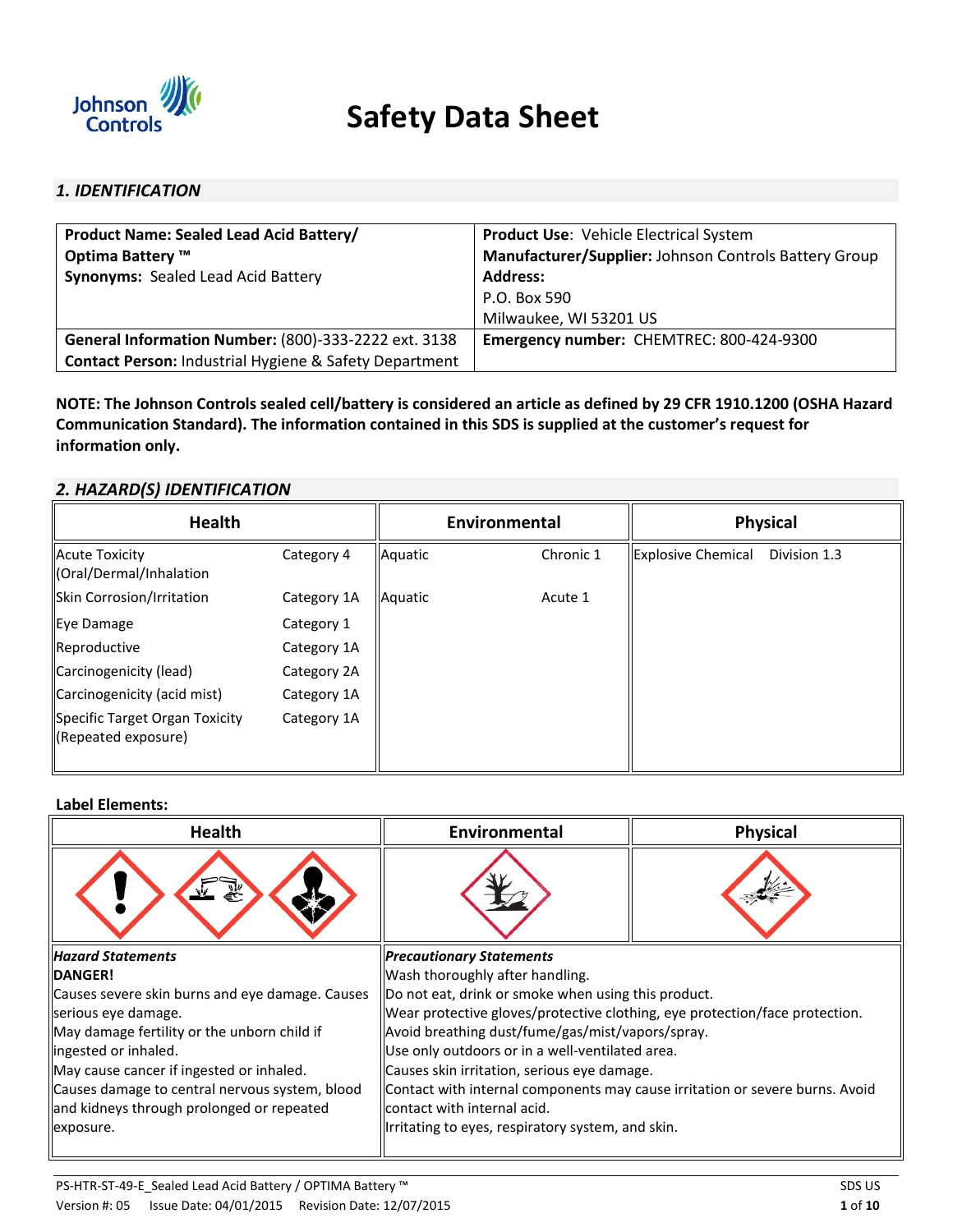| May form explosive air/gas mixture during    |  |
|----------------------------------------------|--|
| charging.                                    |  |
| Extremely flammable gas (hydrogen).          |  |
| Explosive, fire, blast or projection hazard. |  |

# *3. COMPOSITION / INFORMATION ON INGREDIENTS*

| <b>INGREDIENTS (Chemical/Common Names):</b> | CAS No.:   | $%$ by Wt: |
|---------------------------------------------|------------|------------|
| Lead                                        | 7439-92-1  | $63 - 91$  |
| Sulfuric Acid                               | 7664-93-9  | $17 - 25$  |
| Case Material Polypropylene                 | 9010-79-1  | $2 - 6$    |
| Separator/Paster Paper Fibrous Glass        | 65997-17-3 | $<$ 1 - 4  |

Composition Comments All concentrations are in percent by weight.

# *4. FIRST AID MEASURES*

**Note: Under normal conditions of battery use, internal components will not present a health hazard. The following information is provided for battery electrolyte (acid) and lead for exposures that may occur during battery production or container breakage or under extreme heat conditions such as fire.** 

| <b>Inhalation</b> | Sulfuric Acid: Remove to fresh air immediately. If not breathing, give artificial respiration. If breathing is |
|-------------------|----------------------------------------------------------------------------------------------------------------|
|                   | difficult, give oxygen. Consult a physician.                                                                   |
|                   | Lead: Remove from exposure, gargle, wash nose and lips; consult physician.                                     |
| Skin contact      | Sulfuric Acid: Flush with large amounts of water for at least 15 minutes; remove contaminated clothing         |
|                   | completely, including shoes. If symptoms persist, seek medical attention. Wash contaminated clothing           |
|                   | before reuse. Discard contaminated shoes.                                                                      |
|                   | Lead: Wash immediately with soap and water.                                                                    |
| Eye contact       | Sulfuric Acid and Lead: Flush immediately with large amounts of water for at least 15 minutes while lifting    |
|                   | lids; Seek immediate medical attention if eyes have been exposed directly to acid.                             |
| Ingestion         | Sulfuric Acid: Give large quantities of water; Do NOT induce vomiting or aspiration into the lungs may         |
|                   | occur and can cause permanent injury or death; consult physician.                                              |
|                   | Lead: Consult physician immediately.                                                                           |

# *5. FIRE FIGHTING MEASURES*

| <b>Flash Point</b><br>Auto ignition<br>Temperature | Hydrogen $-$ 259 °C<br>Hydrogen - 580 °C                                                                                                                                                                                                                                                                                                                                                                                                                |
|----------------------------------------------------|---------------------------------------------------------------------------------------------------------------------------------------------------------------------------------------------------------------------------------------------------------------------------------------------------------------------------------------------------------------------------------------------------------------------------------------------------------|
| <b>Flammable Limits</b>                            | LEL = $4.1\%$ (Hydrogen Gas in air); UEL = $74.2\%$                                                                                                                                                                                                                                                                                                                                                                                                     |
| Extinguishing<br>Media                             | CO2; foam; dry chemical. Do not use carbon dioxide directly on cells. Avoid breathing vapors. Use<br>appropriate media for surrounding fire.                                                                                                                                                                                                                                                                                                            |
| <b>Special Fire Fighting</b>                       | Use positive pressure, self-contained breathing apparatus. Beware of acid splatter during water                                                                                                                                                                                                                                                                                                                                                         |
| <b>Procedures</b>                                  | application and wear acid-resistant clothing, gloves, face and eye protection. If batteries are on charge,<br>shut off power to the charging equipment, but note that strings of series connected batteries may still<br>pose risk of electric shock even when charging equipment is shut down.                                                                                                                                                         |
| <b>Unusual Fire and</b>                            | Highly flammable hydrogen gas is generated during charging and operation of batteries. If ignited by                                                                                                                                                                                                                                                                                                                                                    |
| <b>Explosion Hazard</b>                            | burning cigarette, naked flame or spark, may cause battery explosion with dispersion of casing fragments<br>and corrosive liquid electrolyte. Carefully follow manufacturer's instructions for installation and service.<br>Keep away all sources of gas ignition and do not allow metallic articles to simultaneously contact the<br>negative and positive terminals of a battery. Follow manufacturer's instructions for installation and<br>service. |

# *6: ACCIDENTAL RELEASE MEASURES*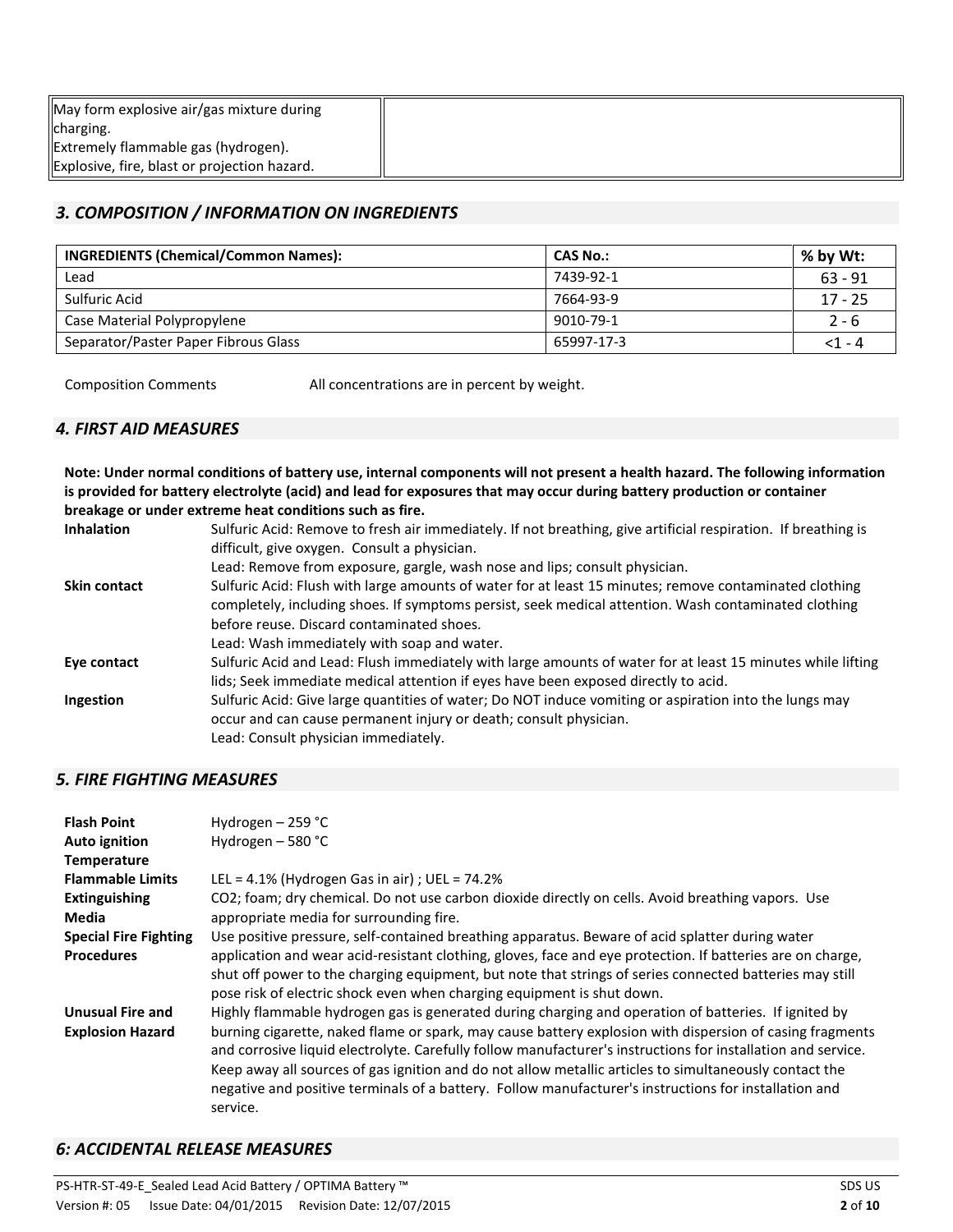| <b>Protective</b>           | Stop flow of material, contain/absorb small spills with dry sand, earth, and vermiculite. Do not use         |
|-----------------------------|--------------------------------------------------------------------------------------------------------------|
| Measures to be              | combustible materials. If possible, carefully neutralize spilled electrolyte with soda ash, sodium           |
| <b>Taken if Material is</b> | bicarbonate, lime, etc. Wear acid-resistant clothing, boots, gloves, and face shield. Do not allow discharge |
| <b>Released or Spilled</b>  | of un-neutralized acid to sewer. Acid must be managed in accordance with approved local, state, and          |
|                             | federal requirements. Consult state environmental agency and/or federal EPA.                                 |
| <b>Waste Disposal</b>       | Dispose of as a hazardous waste. Dispose of in accordance with applicable local, state and federal           |
| <b>Method</b>               | regulations.                                                                                                 |

# *7. HANDLING AND STORAGE*

| <b>Handling</b>  | Do not carry battery by terminals. Do not drop battery, puncture, or attempt to open battery case. Avoid<br>contact with the internal components of a battery. Do not subject product to open flame or fire and avoid<br>situations that could cause arcing between terminals.                                                                                                                                                                                                                               |
|------------------|--------------------------------------------------------------------------------------------------------------------------------------------------------------------------------------------------------------------------------------------------------------------------------------------------------------------------------------------------------------------------------------------------------------------------------------------------------------------------------------------------------------|
| <b>Storage</b>   | Store batteries under roof in cool, dry, well-ventilated areas separated from incompatible materials and<br>from activities that may create flames, spark, or heat. Store sealed lead acid batteries at ambient<br>temperature.                                                                                                                                                                                                                                                                              |
| <b>Charging:</b> | There is a possible risk of electric shock from charging equipment and from strings of series connected<br>batteries, whether or not being charged. Shut-off power to chargers whenever not in use and before<br>detachment of any circuit connections. Batteries being charged may generate and release flammable<br>hydrogen gas. Charging space should be ventilated. Prohibit smoking and avoid creation of flames and<br>sparks nearby. Wear face and eye protection when near batteries being charged. |
| <b>Other</b>     | Follow Manufacturers Recommendations regarding maximum recommended currents and operating<br>temperature range. Do not overcharge beyond the recommended upper charging voltage limit. Applying<br>pressure or deforming the battery may lead to disassembly followed by eye, skin and throat irritation.                                                                                                                                                                                                    |

# *8. EXPOSURE CONTROLS / PERSONAL PROTECTION*

#### **Occupational exposure limits**

| US OSHA Specifically Regulated Substances (29 CFR 1910.1001 - 1050) |  |
|---------------------------------------------------------------------|--|
|---------------------------------------------------------------------|--|

| Ingredient | <b>CAS Number</b> | 'ype | Value                    |
|------------|-------------------|------|--------------------------|
| Lead       |                   | TWA  | $0.05 \,\mathrm{mg/m^3}$ |

# **US OSHA Table Z-1 Limits for Air Contaminants ( 29CFR 1910.1000)**

| Ingredient    | <b>CAS Number</b> | 'vpe | Value              |
|---------------|-------------------|------|--------------------|
| Sulfuric Acid | 7664-93-9         | PEL  | $1 \text{ mg/m}^3$ |

#### **US ACGIH Threshold Limit Values**

| Ingredient    | <b>CAS Number</b> | Type | Value                 | Form                      |
|---------------|-------------------|------|-----------------------|---------------------------|
| Lead          | 7439-92-1         | TWA  | $0.05 \text{ mg/m}^3$ |                           |
| Sulfuric Acid | 7664-93-9         | TWA  | $0.2 \text{ mg/m}^3$  | <b>Thoracic Fractions</b> |

# **US NIOSH: Pocket Guide to Chemical Hazards**

| Ingredient                                     | <b>CAS Number</b> | Type       | Value                                                | <b>Form</b>                                       |
|------------------------------------------------|-------------------|------------|------------------------------------------------------|---------------------------------------------------|
| Sulfuric Acid                                  | 7664-93-9         | <b>TWA</b> | 1 mg/m <sup>3</sup>                                  |                                                   |
| Separator/Paster Paper<br><b>Fibrous Glass</b> | 65997-17-3        | <b>TWA</b> | 3 fibers/cm <sup>3</sup><br>5 mg/ $m3$<br>5 mg/ $m3$ | Fiber<br>Fibers, total dust<br><b>Fiber Total</b> |
| Lead                                           | 7439-92-1         | <b>TWA</b> | $0.05 \text{ mg/m}^3$                                |                                                   |

#### **Biological limit values**

#### **ACGIH Biological Exposure Indices**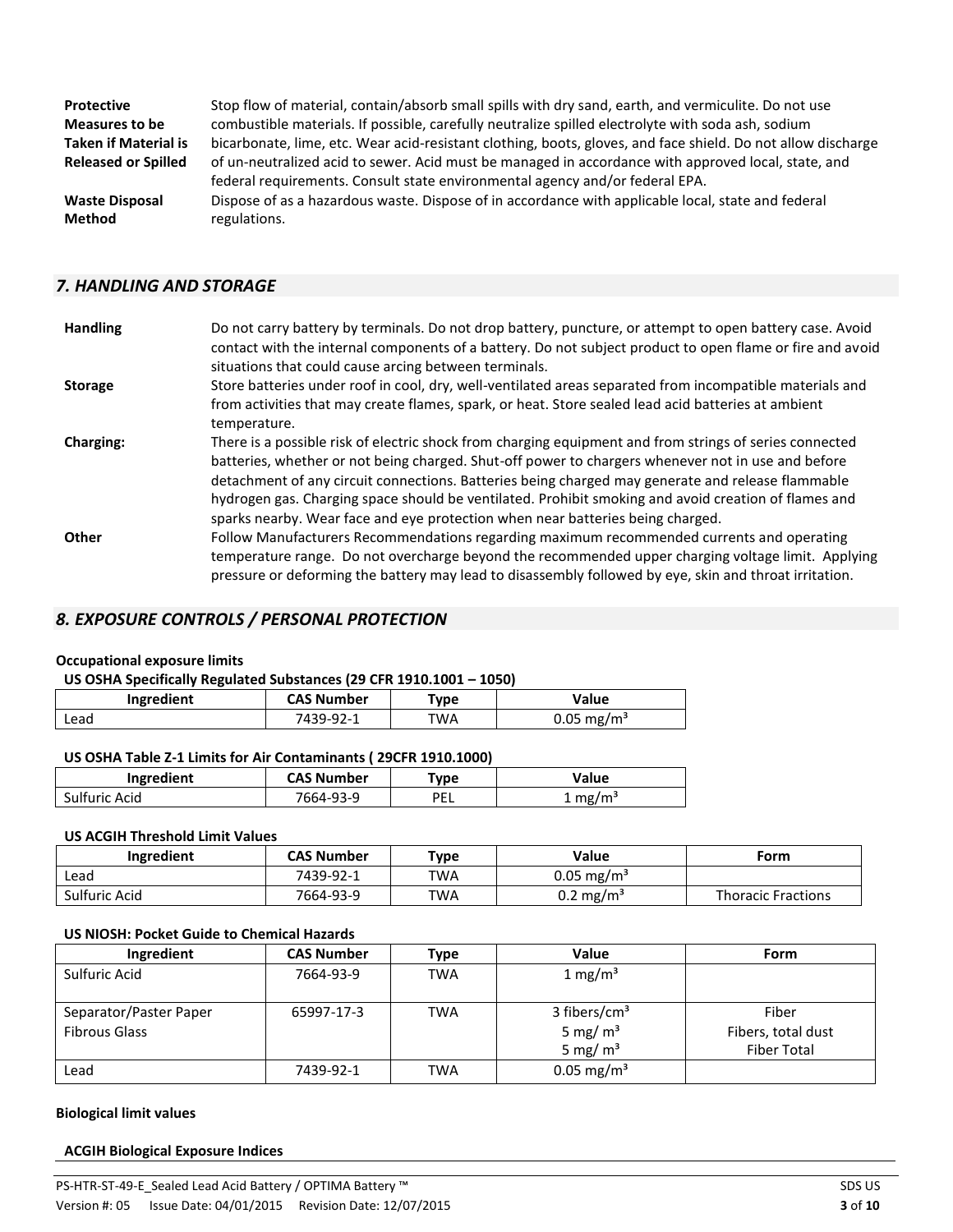| $\cdot$<br>Ingredient | Value         | <b>Determinant</b> | Specimen | Time<br>Sampling |
|-----------------------|---------------|--------------------|----------|------------------|
| Lead                  | $300 \mu g/l$ | ∟ead<br>.          | Blood    |                  |

\* - For Sampling details please see the source document.

#### **Engineering Controls (Ventilation):**

 subject product to open flame or fire. Avoid conditions that could cause arcing between terminals. Store sealed lead acid batteries at ambient temperature. Never recharge batteries in an unventilated, enclosed space. Do not

## **Respiratory Protection (NIOSH/MSHA approved):**

NONE REQUIRED FOR NORMAL HANDLING OF THE FINISHED PRODUCT.

When concentrations of sulfuric acid mist are known to exceed PEL, use NIOSH or MSHA-approved respiratory protection.

## **Skin Protection:**

NONE REQUIRED FOR NORMAL HANDLING OF THE FINISHED PRODUCT. If battery case is damaged, use rubber or plastic acid-resistant gloves with elbow-length gauntlet, acid-resistant apron, clothing and boots.

## **Eye Protection:**

NONE REQUIRED FOR NORMAL HANDLING OF THE FINISHED PRODUCT.

If necessary to handle damage product where exposure to the organic electrolyte is a possibility, chemical splash goggles and a face shield are recommended.

## **Other Protection:**

Safety footwear meeting the requirements of ANSI Z 41.1 is recommended when it is necessary to handle the finished product.

# *9. PHYSICAL AND CHEMICAL PROPERTIES*

| <b>Appearance and Odor</b>       | pungent odor.                                        | Manufactured article; no apparent odor. Electrolyte is a clear liquid with a sharp, penetrating, |  |  |
|----------------------------------|------------------------------------------------------|--------------------------------------------------------------------------------------------------|--|--|
| <b>Odor Threshold</b>            | Not applicable.                                      |                                                                                                  |  |  |
| pH                               | Not applicable                                       |                                                                                                  |  |  |
| <b>Boiling Point</b>             | Not applicable unless individual components exposed. |                                                                                                  |  |  |
|                                  |                                                      | Battery Electrolyte (Acid) - 230 - 233.6 °F (110 - 112 °C)                                       |  |  |
|                                  | Lead - 3191 °F (1755 °C)                             |                                                                                                  |  |  |
| <b>Melting Point</b>             |                                                      | Lead - 621.32 °F (327.4 °C)                                                                      |  |  |
| <b>Specific Gravity</b>          | 1.215 to 1.350                                       |                                                                                                  |  |  |
| $(H2O = 1)$                      |                                                      |                                                                                                  |  |  |
| <b>Flash Point</b>               | 498.2 °F (259.0 °C) Hydrogen                         |                                                                                                  |  |  |
| <b>Evaporation Rate</b>          | $\leq 1$                                             |                                                                                                  |  |  |
| (Butyl Acetate = 1)              |                                                      |                                                                                                  |  |  |
| <b>Vapor Pressure</b>            |                                                      | Battery Electrolyte (Acid) 11.7                                                                  |  |  |
| (mm Hg $@$ 20 $^{\circ}$ C)      |                                                      |                                                                                                  |  |  |
| Flammability                     |                                                      |                                                                                                  |  |  |
| <b>Upper/lower flammability</b>  | Hydrogen                                             | Flammability Limit Lower- 4.1 %                                                                  |  |  |
| or explosive limits              |                                                      | Flammability Limit Upper - 74.2 %                                                                |  |  |
| <b>Vapor Pressure</b>            | Not applicable.                                      |                                                                                                  |  |  |
| <b>Vapor Density</b>             |                                                      | 3.4 (Air = 1) Battery Electrolyte (Acid)                                                         |  |  |
| <b>Relative Density</b>          |                                                      | 1.21 - 1.3 Battery Electrolyte (Acid)                                                            |  |  |
| Solubility                       | Lead and Lead dioxide are not soluble.               |                                                                                                  |  |  |
|                                  |                                                      | 100 % Battery Electrolyte (Acid).                                                                |  |  |
| % Volatile by Weight             | Not applicable unless individual components exposed. |                                                                                                  |  |  |
| <b>Partition coefficient</b>     | Not applicable                                       |                                                                                                  |  |  |
| (n-octanol/water)                |                                                      |                                                                                                  |  |  |
| <b>Auto-ignition temperature</b> |                                                      | 1076 °F (580 °C) Hydrogen.                                                                       |  |  |
|                                  |                                                      |                                                                                                  |  |  |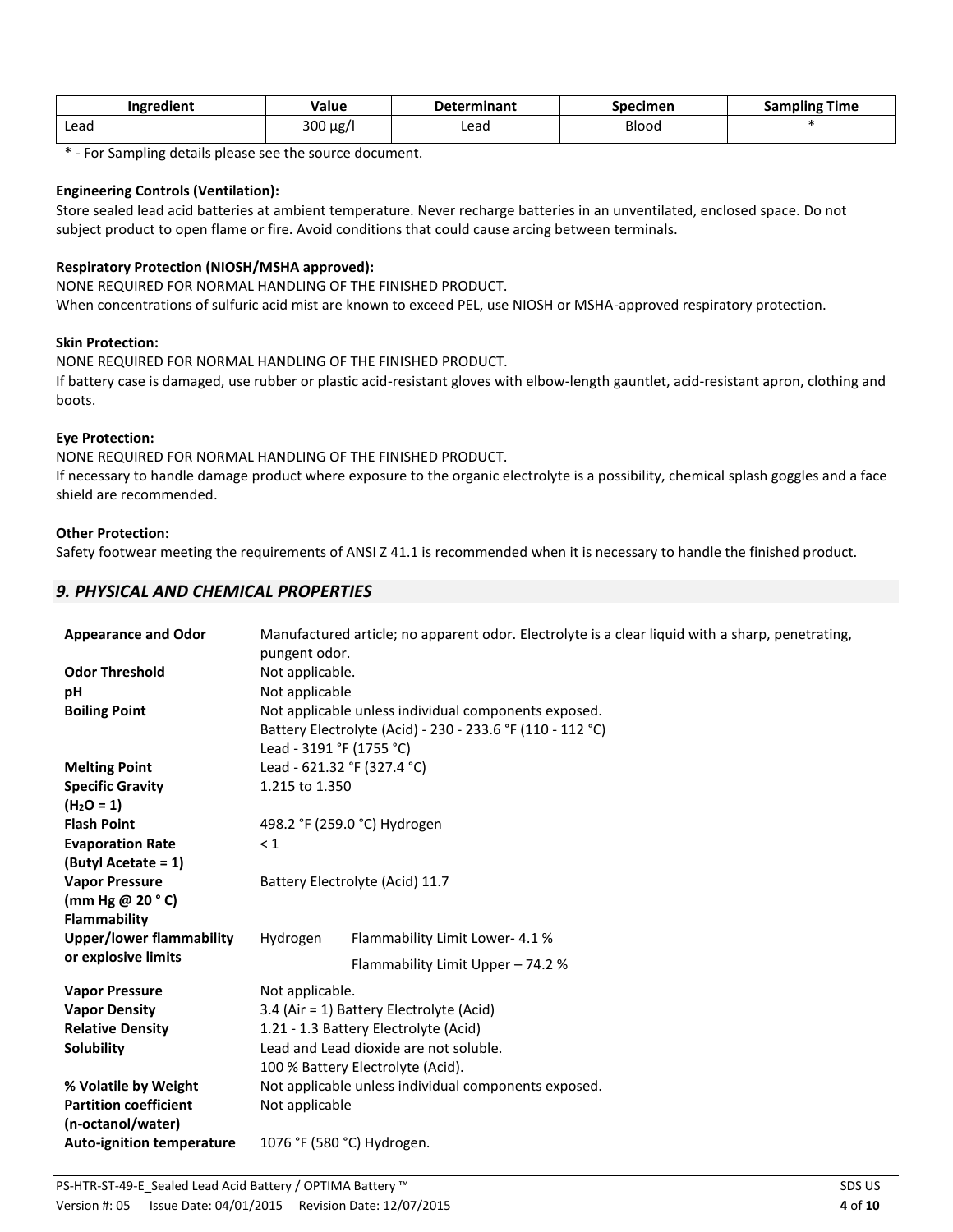| <b>Decomposition</b> | Not applicable |
|----------------------|----------------|
| temperature          |                |
| <b>Viscosity</b>     | Not applicable |

#### *10. STABILITY AND REACTIVITY*

| <b>Stability</b><br><b>Conditions to Avoid</b><br>Incompatibility (materials<br>to avoid) | The sealed battery is considered stable.<br>Sparks and other sources of ignition; high temperature; over charging.<br>Electrolyte: Contact with combustibles and organic materials may cause fire and explosion. Also<br>reacts violently with strong reducing agents, metals, sulfur trioxide gas, strong oxidizers, and<br>water. Contact with metals may produce toxic sulfur dioxide fumes and may release flammable<br>hydrogen gas. |
|-------------------------------------------------------------------------------------------|-------------------------------------------------------------------------------------------------------------------------------------------------------------------------------------------------------------------------------------------------------------------------------------------------------------------------------------------------------------------------------------------------------------------------------------------|
| <b>Hazardous Decomposition</b><br><b>Products</b>                                         | Lead compounds: Avoid contact with strong acids, bases, halides, halogenates, potassium nitrate,<br>permanganate, peroxides, nascent hydrogen, and reducing agents.<br>Electrolyte: Sulfur trioxide, carbon monoxide, sulfuric acid mist, sulfur dioxide, hydrogen sulfide.                                                                                                                                                               |
| <b>Hazardous Polymerization</b>                                                           | Lead compounds: Temperatures above the melting point are likely to produce toxic metal fume,<br>vapor, or dust; contact with strong acid or base or presence of nascent hydrogen may generate<br>highly toxic arsine gas.<br>Will not occur.                                                                                                                                                                                              |

# *11. TOXICOLOGICAL INFORMATION*

 **Organic electrolyte – reacts with moisture/water to produce hydrofluoric acid in trace quantities. Hydrofluoric acid is extremely corrosive and toxic. In severe exposures it acts as a systemic poison and causes severe burns. The reaction may be delayed. Any contact with this material, even minor, requires immediate medical attention. NOTE: Under normal conditions of use, this product does not present a health hazard. The following information is provided for organic electrolyte and lead exposure that may occur due to container breakage or under extreme conditions such as fire.** 

|                                          | <b>ROUTES AND METHODS OF ENTRY</b>                                                                                                                                                                                                                                                                                                                                                                                              |
|------------------------------------------|---------------------------------------------------------------------------------------------------------------------------------------------------------------------------------------------------------------------------------------------------------------------------------------------------------------------------------------------------------------------------------------------------------------------------------|
| <b>Inhalation</b><br><b>Skin Contact</b> | EXPOSURE IS NOT EXPECTED FOR PRODUCT UNDER NORMAL CONDITIONS OF USE.<br>Sulfuric Acid: Breathing of sulfuric acid vapors or mists may cause severe respiratory irritation.<br>Lead Compounds: Inhalation of lead dust or fumes may cause irritation of upper respiratory tract<br>and lungs.<br>EXPOSURE IS NOT EXPECTED FOR PRODUCT UNDER NORMAL CONDITIONS OF USE.<br>Sulfuric Acid: Severe irritation, burns and ulceration. |
|                                          | Lead Compounds: Not absorbed through the skin.                                                                                                                                                                                                                                                                                                                                                                                  |
| <b>Skin Absorption</b>                   | EXPOSURE IS NOT EXPECTED FOR PRODUCT UNDER NORMAL CONDITIONS OF USE.                                                                                                                                                                                                                                                                                                                                                            |
|                                          | In the event of overcharging or damage to the unit, exposure to organic electrolyte solution/mist is<br>possible. Extreme exposures to the organic electrolyte can be absorbed through the skin.                                                                                                                                                                                                                                |
| <b>Eye Contact</b>                       | EXPOSURE IS NOT EXPECTED FOR PRODUCT UNDER NORMAL CONDITIONS OF USE.                                                                                                                                                                                                                                                                                                                                                            |
|                                          | Sulfuric Acid: Severe irritation, burns, cornea damage, and blindness.<br>Lead Compounds: May cause eye irritation.                                                                                                                                                                                                                                                                                                             |
| Ingestion                                | EXPOSURE IS NOT EXPECTED FOR PRODUCT UNDER NORMAL CONDITIONS OF USE.                                                                                                                                                                                                                                                                                                                                                            |
|                                          | Sulfuric Acid: May cause severe irritation of mouth, throat, esophagus and stomach.<br>Lead Compounds: Acute ingestion may cause abdominal pain, nausea, vomiting, diarrhea and<br>severe cramping. This may lead rapidly to systemic toxicity and must be treated by a physician.                                                                                                                                              |
|                                          | <b>SIGNS AND SYMPTONS OF OVEREXPOSURE</b>                                                                                                                                                                                                                                                                                                                                                                                       |
| <b>Acute Effects</b>                     | <b>EXPOSURE IS NOT EXPECTED FOR PRODUCT UNDER NORMAL CONDITIONS OF USE.</b>                                                                                                                                                                                                                                                                                                                                                     |
|                                          | Sulfuric Acid: Severe skin irritation, damage to cornea, upper respiratory irritation.<br>Lead Compounds: Symptoms of toxicity include headache, fatigue, abdominal pain, loss of<br>appetite, muscular aches and weakness, sleep disturbances and irritability                                                                                                                                                                 |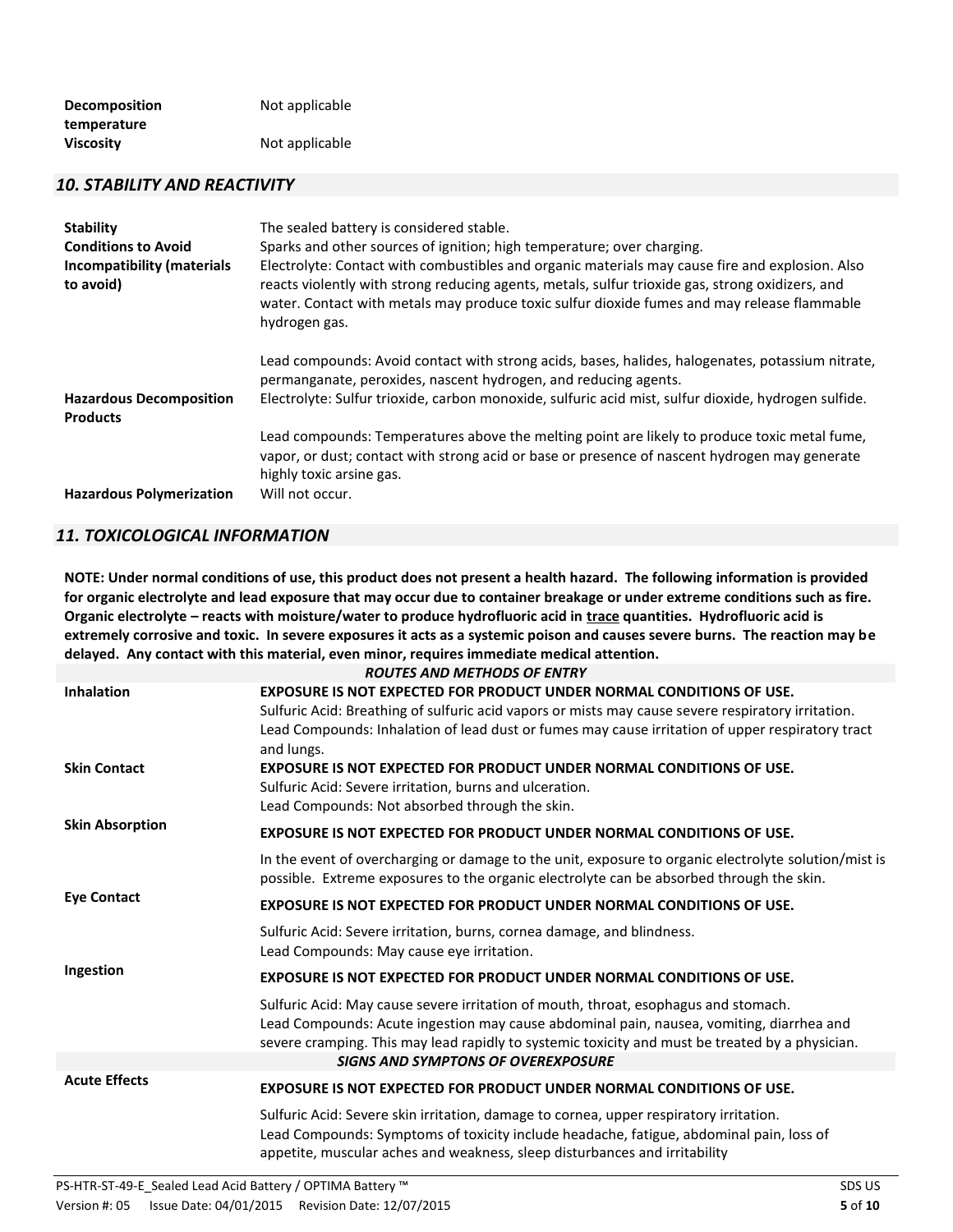# **Chronic Effects EXPOSURE IS NOT EXPECTED FOR PRODUCT UNDER NORMAL CONDITIONS OF USE.**

Sulfuric Acid: Possible erosion of tooth enamel, inflammation of nose, throat & bronchial tubes. Lead Compounds: Anemia; neuropathy, particularly of the motor nerves, with wrist drop; kidney damage; reproductive changes in males and females. Repeated exposure to lead and lead compounds in the workplace may result in nervous system toxicity. Some toxicologists report abnormal conduction velocities in persons with blood lead levels of 50 μg/100 ml or higher. Heavy lead exposure may result in central nervous system damage, encephalopathy and damage to the blood-forming (hematopoietic) tissues.

#### *MEDICAL CONDITIONS AGGRAVATED BY EXPOSURE*

 may aggravate diseases such as eczema and contact dermatitis. Lead and its compounds can aggravate some forms of kidney, Overexposure to sulfuric acid mist may cause lung damage and aggravate pulmonary conditions. Contact of sulfuric acid with skin liver and neurologic diseases.

#### *ADDITIONAL HEALTH DATA*

All heavy metals, including the hazardous ingredients in this product, are taken into the body primarily by inhalation and ingestion. Most inhalation problems can be avoided by adequate precautions such as ventilation and respiratory protection covered in Section 8. Follow good personal hygiene to avoid inhalation and ingestion: wash hands, face, neck and arms thoroughly before eating, smoking or leaving the work site. Keep contaminated clothing out of non-contaminated areas, or wear cover clothing when in such areas. Restrict the use and presence of food, tobacco and cosmetics to non-contaminated areas. Work clothes and work equipment used in contaminated areas must remain in designated areas and never taken home or laundered with personal non-contaminated clothing. This product is intended for industrial use only and should be isolated from children and their environment.

The 19th Amendment to EC Directive 67/548/EEC classified lead compounds, but not lead in metal form, as possibly toxic to reproduction. Risk phrase 61: May cause harm to the unborn child, applies to lead compounds, especially soluble forms.

| <b>Toxicological Data</b>                                                                                                                                                      |                                                                                                                                 |                                                                                                                                                                                                                                                                                                                                                                                                                                                                                                                                                                                                                                                                                                                            |
|--------------------------------------------------------------------------------------------------------------------------------------------------------------------------------|---------------------------------------------------------------------------------------------------------------------------------|----------------------------------------------------------------------------------------------------------------------------------------------------------------------------------------------------------------------------------------------------------------------------------------------------------------------------------------------------------------------------------------------------------------------------------------------------------------------------------------------------------------------------------------------------------------------------------------------------------------------------------------------------------------------------------------------------------------------------|
| <b>Constituents</b>                                                                                                                                                            | <b>Species</b>                                                                                                                  | <b>Test Results</b>                                                                                                                                                                                                                                                                                                                                                                                                                                                                                                                                                                                                                                                                                                        |
| Sulfuric Acid (CAS 7664-93-9)<br>Acute<br>Oral<br>LD50                                                                                                                         | Rat                                                                                                                             | 2140 mg/kg                                                                                                                                                                                                                                                                                                                                                                                                                                                                                                                                                                                                                                                                                                                 |
|                                                                                                                                                                                | <b>CARCINOGENICITY</b>                                                                                                          |                                                                                                                                                                                                                                                                                                                                                                                                                                                                                                                                                                                                                                                                                                                            |
| lacking at present.<br>Lead (CAS 7439-92-1)<br>Not listed.                                                                                                                     | <b>IARC Monographs. Overall Evaluation of Carcinogenicity</b><br>OSHA Specifically Regulated Substances (29 CFR 1910.1001-1050) | Sulfuric Acid: The International Agency for Research on Cancer (IARC) has classified "strong inorganic acid mist containing sulfuric<br>acid" as a Category I carcinogen, a substance that is carcinogenic to humans. This classification does not apply to liquid forms of<br>sulfuric acid or sulfuric acid solutions contained within a battery. Inorganic acid mist (sulfuric acid mist) is not generated under<br>normal use of this product. Misuse of the product, such as overcharging, may result in the generation of sulfuric acid mist.<br>Lead Compounds: Lead is listed as a 2B carcinogen, likely in animals at extreme doses. Proof of carcinogenicity in humans is<br>2B Possibly carcinogenic to humans. |
| <b>Reproductive toxicity</b><br>Specific target organ<br>toxicity -<br>single exposure<br>Specific target organ<br>toxicity -<br>repeated exposure<br><b>Aspiration hazard</b> | May damage fertility or the unborn child.<br>No data available.<br>repeated exposure.<br>Not classified.                        | Lead: May cause damage to organs (blood, central nervous system) through prolonged or                                                                                                                                                                                                                                                                                                                                                                                                                                                                                                                                                                                                                                      |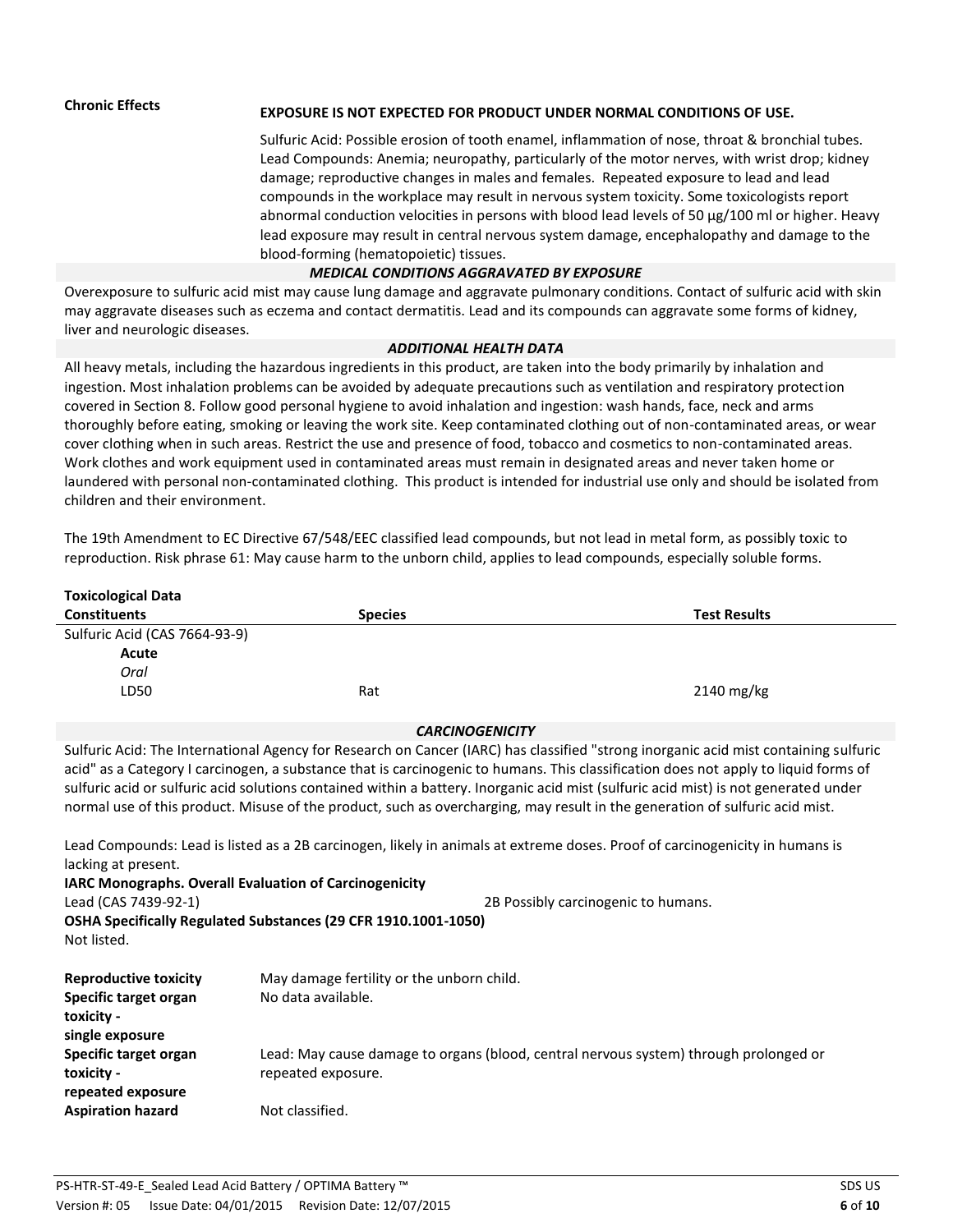# *12. ECOLOGICAL INFORMATION*

| <b>Environmental Fate</b><br><b>Ecotoxicity</b>                                                                     | normal use conditions. | Lead is very persistent in soil and sediments. No data on environmental degradation. Mobility of<br>metallic lead between ecological compartments is slow. Bioaccumulation of lead occurs in aquatic<br>and terrestrial animals and plants but little bioaccumulation occurs through the food chain. Most<br>studies include lead compounds and not elemental lead<br>Very toxic to aquatic life with long lasting effects. However, no ecological impacts expected under |                     |  |  |
|---------------------------------------------------------------------------------------------------------------------|------------------------|---------------------------------------------------------------------------------------------------------------------------------------------------------------------------------------------------------------------------------------------------------------------------------------------------------------------------------------------------------------------------------------------------------------------------------------------------------------------------|---------------------|--|--|
| <b>Constituents</b>                                                                                                 |                        | <b>Species</b>                                                                                                                                                                                                                                                                                                                                                                                                                                                            | <b>Test Results</b> |  |  |
| Inorganic Lead/Lead Compounds (CAS 7439-92-1)<br><b>Aquatic</b><br>Fish                                             | LC50                   | Rainbow trout, Donaldson trout<br>(Oncorhynchus mykiss)                                                                                                                                                                                                                                                                                                                                                                                                                   | 1.17 mg/l, 96 hours |  |  |
| <b>Persistence and</b><br><b>Degradability</b><br><b>Bioaccumulative potential</b><br><b>Additional Information</b> |                        | No data available<br>No data available<br>No known effects on stratospheric ozone depletion<br>Volatile organic compounds: 0% (by Volume)<br>Water Endangering Class (WGK): NA                                                                                                                                                                                                                                                                                            |                     |  |  |

# *13. DISPOSAL CONSIDERATIONS*

| Waste disposal method                    | Material should be recycled if possible. Lead-acid batteries are completely recyclable. Dispose<br>waste and residues in accordance with applicable federal, state, and local regulations.                                |
|------------------------------------------|---------------------------------------------------------------------------------------------------------------------------------------------------------------------------------------------------------------------------|
| Hazardous waste code                     | D008: Lead                                                                                                                                                                                                                |
| Waste from residues /<br>unused products | Dispose of in accordance with local regulations. Empty containers or packaging may retain some<br>product residues. This material and its container must be disposed of in a safe manner (see:<br>Disposal instructions). |
| <b>Contaminated packaging</b>            | Empty containers should be taken to an approved waste handling site for recycling or disposal.                                                                                                                            |

# *14. TRANSPORT INFORMATION*

**Note: Transportation requirements do not apply once the battery pack has been installed in a vehicle as part of the vehicle's functional components.**

**Transportation: Sealed Lead Acid / OPTIMA Battery is not a DOT Hazardous Material Other: Per DOT, IATA, ICAO, and IMDG rules and regulations, these batteries are exempt from "UN2800" classification as a** 

**result of successful completion of the following tests:**

- **1.) Vibration tests**
- **2.) Pressure Differential Tests**
- **3.) Case Rupturing Tests (no free liquids)**

**United States DOT:** 

Not regulated as dangerous goods per 49 CFR 173.159a

#### **IATA**

Not regulated as dangerous goods per Special Provision A67

#### **IMDG**

Not regulated as dangerous goods per exception 238

# *15. REGULATORY INFORMATION*

This product is an article pursuant to 29 CFR 1910.1200 and as such is not subjected to the OSHA Hazard Communication Standard. The information on this SDS is supplied at customer's request for information only.

#### **TSCA**

Ingredients listed in the TSCA registry are lead, lead compounds, and sulfuric acid.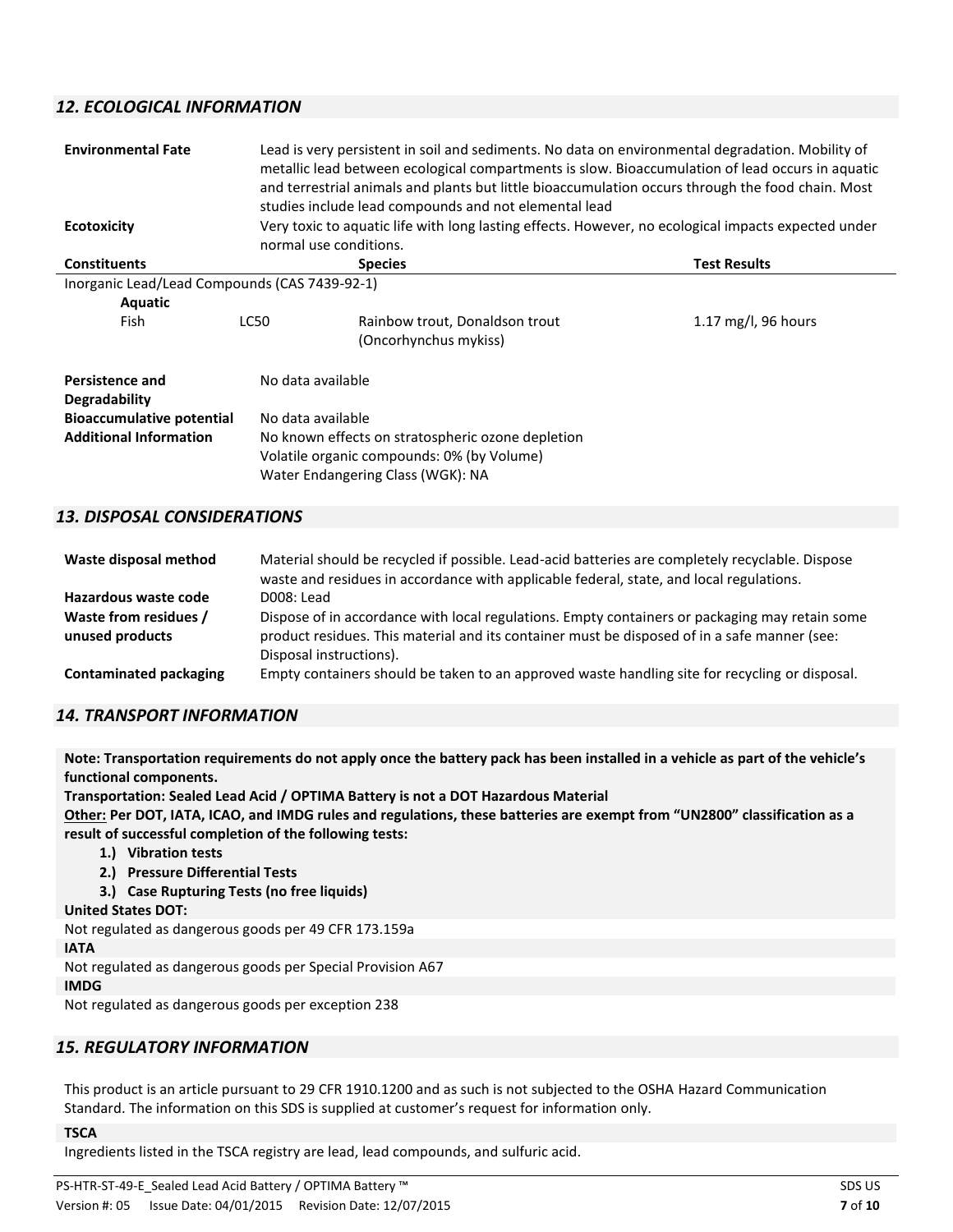## **OSHA Specifically Regulated Substances (29 CFR 1910.1001-1050)**

| <b>OSHA SPECINGING INCRUISICA SUBSTANCES (25 CHILLS 2010).</b> |                        |
|----------------------------------------------------------------|------------------------|
| Lead (CAS 7439-92-1)                                           | Reproductive toxicity  |
|                                                                | Central nervous system |
|                                                                | Kidney                 |
|                                                                | Blood                  |
|                                                                | Acute toxicity         |
| <b>CERCLA Hazardous Substance List (40 CFR 302.4)</b>          |                        |
| Lead (CAS 7439-92-1)                                           | <b>LISTED</b>          |
| Sulfuric Acid (CAS 7664-93-9)                                  | <b>LISTED</b>          |
| Superfund Amendment and Reauthorization Act of 1986 (SARA)     |                        |
| <b>Hazard Categories</b>                                       | Immediate Hazard - Yes |
|                                                                | Delayed Hazard - Yes   |
|                                                                | Fire Hazard – Yes      |

Pressure Hazard – Yes Reactivity Hazard – Yes

## **SARA 302 Extremely hazardous substance**

|                      |                   |            |                          | .                        | .                        |
|----------------------|-------------------|------------|--------------------------|--------------------------|--------------------------|
|                      |                   | Reportable | <b>Threshold</b>         | <b>Planning Quantity</b> | <b>Planning Quantity</b> |
| <b>Chemical Name</b> | <b>CAS Number</b> | Quantity   | <b>Planning Quantity</b> | – Lower value            | – upper value            |
| Sulfuric Acid        | 7664-93-9         | 1000       | 1000 lbs.                |                          |                          |

#### **SARA 311/312 Hazard Categorization:**

EPCRA Section 312 Tier Two reporting is required for non-automotive batteries if sulfuric acid is present in quantities of 500 lbs. or more and/or if lead is present in quantities of 10,000 lbs. or more. For more information consult 40 CFR 370.10 and 40 CFR 370.40

**Threshold Threshold** 

# **SARA 313 EPCRA Toxic Substances:**

40 CFR section 372.38 (b) states: If a toxic chemical is present in an article at a covered facility, a person is not required to consider the quantity of the toxic chemical present in such article when determining whether an applicable threshold has been met under § 372.25, § 372.27, or § 372.28 or determining the amount of release to be reported under § 372.30. This exemption applies whether the person received the article from another person or the person produced the article. However, this exemption applies only to the quantity of the toxic chemical present in the article.

## **SARA 313 (TRI Reporting)**

| <b>Chemical Name</b> | <b>CAS Number</b> | % by weight |
|----------------------|-------------------|-------------|
| Lead                 | 7439-92-1         | $63 - 91$   |
| Sulfuric Acid        | 7664-93-9         | 17 - 25     |

#### **Other federal regulations**

| Clean Air Act (CAA) Section 112 Hazardous Air Pollutants (HAPs) List                           |                                                                                                             |
|------------------------------------------------------------------------------------------------|-------------------------------------------------------------------------------------------------------------|
| Lead ( CAS 7439-92-1)                                                                          |                                                                                                             |
| Clean Air Act (CAA) Section 112(r) Accidental Release Prevention (40 CFR 68.130)               |                                                                                                             |
| Sulfuric Acid (CAS 7664-93-9)                                                                  |                                                                                                             |
| Safe Drinking Water Act (SDWA)                                                                 |                                                                                                             |
| Not regulated                                                                                  |                                                                                                             |
|                                                                                                | Drug Enforcement Administration (DEA). List 2, Essential Chemicals (21 CFR 1310.02(b) and 1310.04(f)(2) and |
| <b>Chemical Code Number</b>                                                                    |                                                                                                             |
| Sulfuric acid (CAS 7664-93-9)                                                                  | 6552                                                                                                        |
| Drug Enforcement Administration (DEA). List 1 & 2 Exempt Chemical Mixtures (21 CFR 1310.12(c)) |                                                                                                             |
| Sulfuric acid (CAS 7664-93-9)                                                                  | 20 % WV                                                                                                     |
| <b>DEA Exempt Chemical Mixtures Code Number</b>                                                |                                                                                                             |
| Sulfuric acid (CAS 7664-93-9                                                                   | 6552                                                                                                        |
| <b>US State Regulations</b>                                                                    |                                                                                                             |
| US. Massachusetts RTK - Substance List                                                         |                                                                                                             |
| Lead ( CAS 7439-92-1)                                                                          |                                                                                                             |
| Sulfuric Acid (CAS 7664-93-9)                                                                  |                                                                                                             |
| US New Jersey Worker and Community Right-to-know Act                                           |                                                                                                             |
| Lead ( CAS 7439-92-1)                                                                          |                                                                                                             |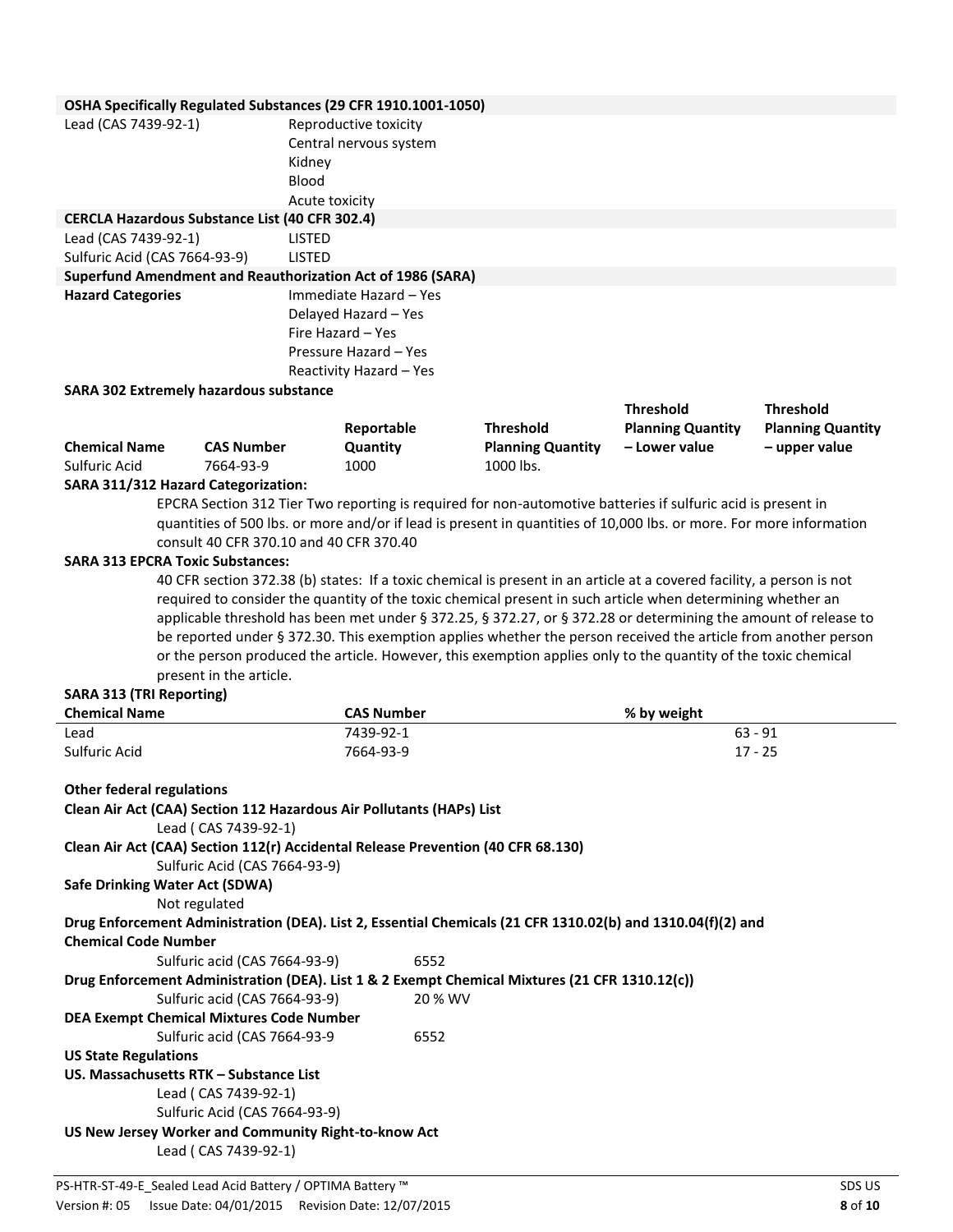Sulfuric acid (CAS 7664-93-9) Separator/Paster Paper Fibrous Glass (CAS 65997-17-3) **US Pennsylvania Worker and Community Right-to-know Law**  Lead ( CAS 7439-92-1) Sulfuric acid (CAS 7664-93-9) **US Rhode Island RTK**  Lead ( CAS 7439-92-1) Sulfuric acid (CAS 7664-93-9) **US. California Proposition 65**  WARNING: This product contains chemicals known to the State of California to cause cancer. Battery posts, terminals and related accessories contain lead and lead compounds, chemicals known to the state of California to cause cancer and reproductive harm. Wash hands after handling. \*Battery companies not party to the 1999 consent judgment with Mateel Environmental Justice Foundation should include a Proposition 65 Warning that complies with the current version of Proposition 65. **US - California Proposition 65 - Carcinogens & Reproductive Toxicity (CRT): Listed substance**  Lead ( CAS 7439-92-1) Sulfuric acid (CAS 7664-93-9) **International Inventories**  Country(s) or Region **Inventory Name On inventory (yes/no)\*** United States & Puerto Rico Toxic Substances Control Act (TSCA) Yes

Inventory

\* ! "Yes" indicates this product complies with the inventory requirements administered by the governing country(s).

A "No" indicates that one or more components of the product are not listed or exempt from listing on the inventory administered by the governing country(s).

# *16. OTHER INFORMATION*

| <b>Issue Date:</b>                                 | 04/01/2015                                                                                                |
|----------------------------------------------------|-----------------------------------------------------------------------------------------------------------|
| <b>Revision Date:</b>                              | 12/07/2015                                                                                                |
| <b>Version #:</b>                                  | 05                                                                                                        |
| <b>Further information:</b><br><b>NFPA ratings</b> | NFPA Hazard Scale: $0 =$ Minimal 1 = Slight 2 = Moderate 3=Serious 4 = Severe<br>$\overline{0}$<br>$\sim$ |

| <b>Model Number</b> | P/N      | <b>NSN</b>       |
|---------------------|----------|------------------|
| 34/78               | 8004-003 | 6140-01-374-2243 |
| 34                  | 8002-002 | 6140-01-378-8232 |
| 34R                 | 8003-151 | 6140-01-475-9357 |
| 34VX                | 8008-158 | 6140-01-534-6466 |
| 25                  | 8025-160 |                  |
| 35                  | 8020-164 |                  |
| 75/25               | 8022-091 | 6140-01-475-9361 |
| 78                  | 8078-109 |                  |
| $850/6 - 1050$ SLI  | 8010-044 | 6140-01-475-9414 |
| DS46B24R            | 8171-767 |                  |
| $850/6 - 950$ (DC)  |          |                  |
| D51                 | 8071-167 | 6140-01-523-6288 |
| D51R                | 8073-167 | 6140-01-529-7226 |
| D35                 | 8040-218 |                  |
| D75/25              | 8042-218 |                  |
| D34                 | 8012-021 | 6140-01-450-0141 |
| D34/78              | 8014-045 | 6140-01-441-4272 |

**US Military National Stock Number (NSN)**